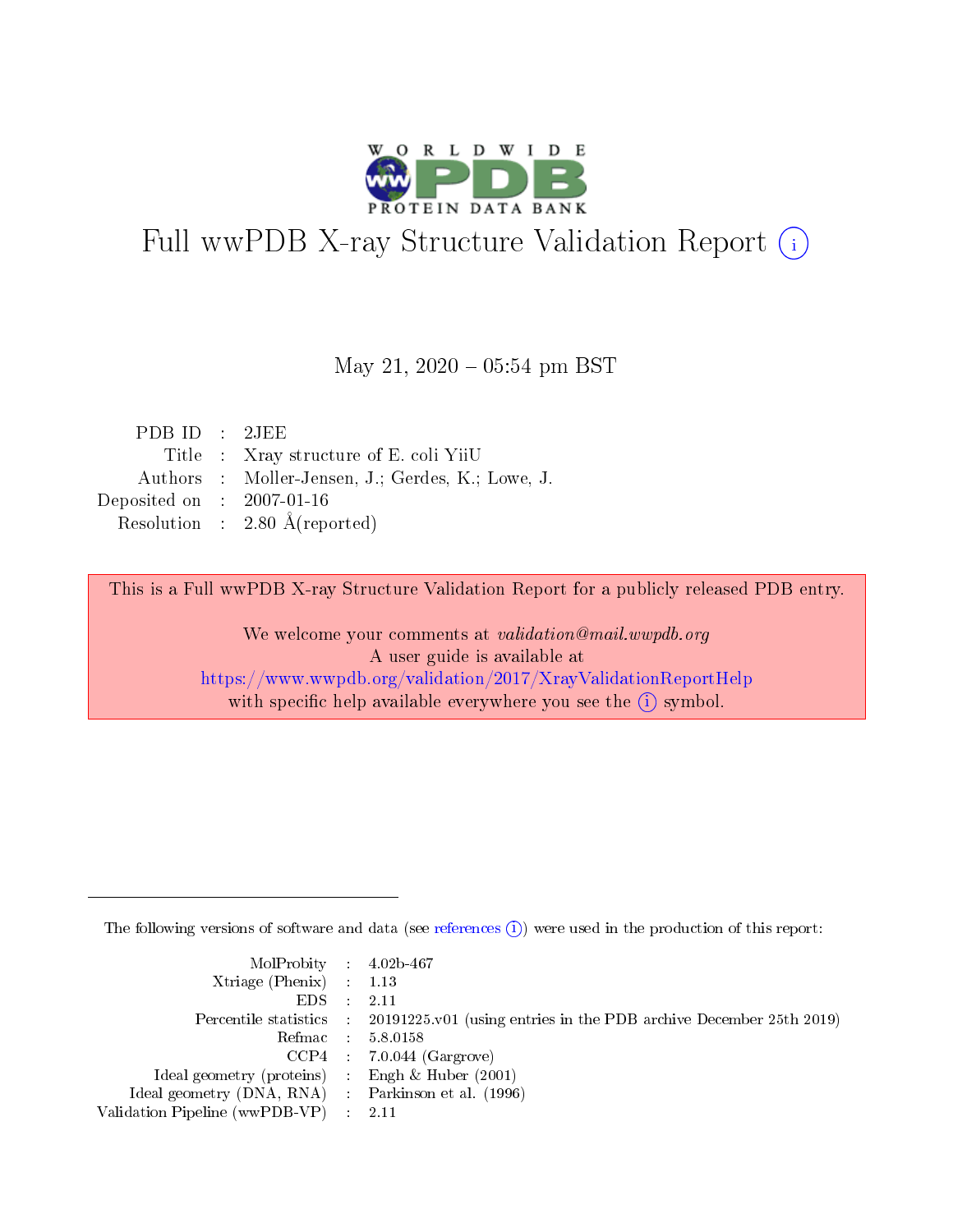# 1 [O](https://www.wwpdb.org/validation/2017/XrayValidationReportHelp#overall_quality)verall quality at a glance  $(i)$

The following experimental techniques were used to determine the structure: X-RAY DIFFRACTION

The reported resolution of this entry is 2.80 Å.

Percentile scores (ranging between 0-100) for global validation metrics of the entry are shown in the following graphic. The table shows the number of entries on which the scores are based.



| Metric                | Whole archive<br>$(\#\mathrm{Entries})$ | Similar resolution<br>$(\#\text{Entries}, \text{resolution range}(\text{\AA}))$ |
|-----------------------|-----------------------------------------|---------------------------------------------------------------------------------|
| Clashscore            | 141614                                  | $3569(2.80-2.80)$                                                               |
| Ramachandran outliers | 138981                                  | $3498(2.80-2.80)$                                                               |
| Sidechain outliers    | 138945                                  | $3500(2.80-2.80)$                                                               |
| RSRZ outliers         | 127900                                  | $3078(2.80-2.80)$                                                               |

The table below summarises the geometric issues observed across the polymeric chains and their fit to the electron density. The red, orange, yellow and green segments on the lower bar indicate the fraction of residues that contain outliers for  $\geq=3$ , 2, 1 and 0 types of geometric quality criteria respectively. A grey segment represents the fraction of residues that are not modelled. The numeric value for each fraction is indicated below the corresponding segment, with a dot representing fractions <=5% The upper red bar (where present) indicates the fraction of residues that have poor fit to the electron density. The numeric value is given above the bar.

| Mol |        | $\fbox{Chain}$ Length | Quality of chain |     |                   |
|-----|--------|-----------------------|------------------|-----|-------------------|
|     | А      | 81                    | 65%              | 22% | 10%               |
|     | B      | 81                    | 2%<br>60%        | 30% | $6\% \cdot \cdot$ |
|     | $\cap$ |                       | $\%$<br>67%      | 21% | 10%               |
|     |        | 81                    | 4%<br>67%        | 20% | 7%                |

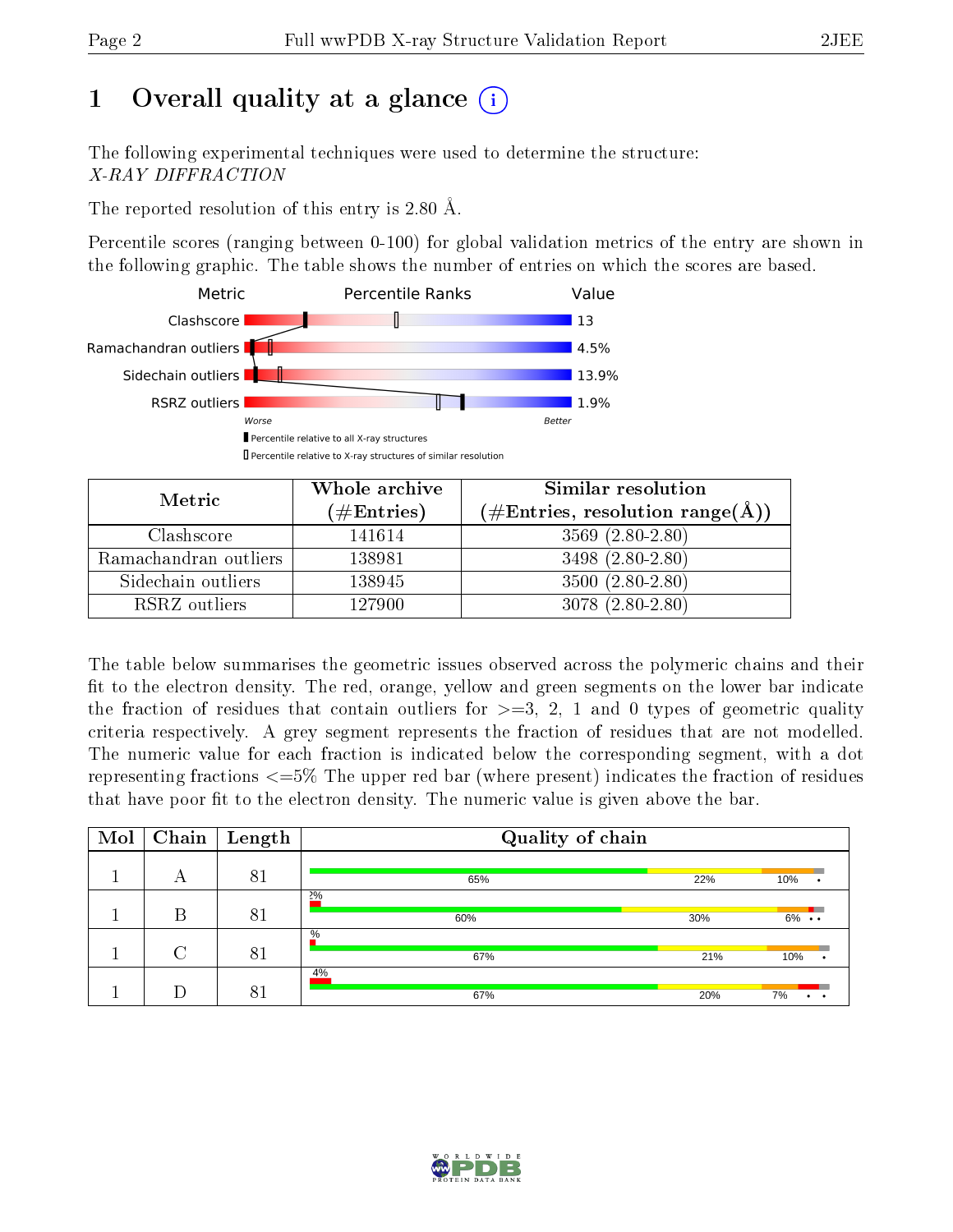# 2 Entry composition (i)

There are 2 unique types of molecules in this entry. The entry contains 2628 atoms, of which 0 are hydrogens and 0 are deuteriums.

In the tables below, the ZeroOcc column contains the number of atoms modelled with zero occupancy, the AltConf column contains the number of residues with at least one atom in alternate conformation and the Trace column contains the number of residues modelled with at most 2 atoms.

| Mol | Chain | Residues | Atoms |               |     |                    |   | $ZeroOcc \   \$ AltConf | Trace |
|-----|-------|----------|-------|---------------|-----|--------------------|---|-------------------------|-------|
|     |       | 79       | Total |               |     |                    | S |                         |       |
|     | А     |          | 651   | 396           | 118 | 134                | 3 |                         |       |
|     | В     | 79       | Total | C             | N   | $\left( \ \right)$ | S |                         |       |
|     |       |          | 651   | 396           | 118 | 134                | 3 |                         |       |
|     |       |          | Total | $\mathcal{C}$ | N   | $\left( \ \right)$ | S |                         |       |
|     | 79    | 651      | 396   | 118           | 134 | -3                 |   |                         |       |
|     |       |          | Total | C             | N   | $\left( \ \right)$ | S |                         |       |
|     | 79    | 651      | 396   | 118           | 134 | 3                  |   |                         |       |

Molecule 1 is a protein called CELL DIVISION PROTEIN ZAPB.

• Molecule 2 is water.

| Mol | Chain Residues | Atoms                     | ZeroOcc   AltConf |
|-----|----------------|---------------------------|-------------------|
| 2   |                | Total O<br>6<br>6         |                   |
| 2   | 5              | Total O<br>5<br>5         |                   |
| 2   |                | Total O<br>6              |                   |
| ٠,  |                | Total<br>$\left( \right)$ |                   |

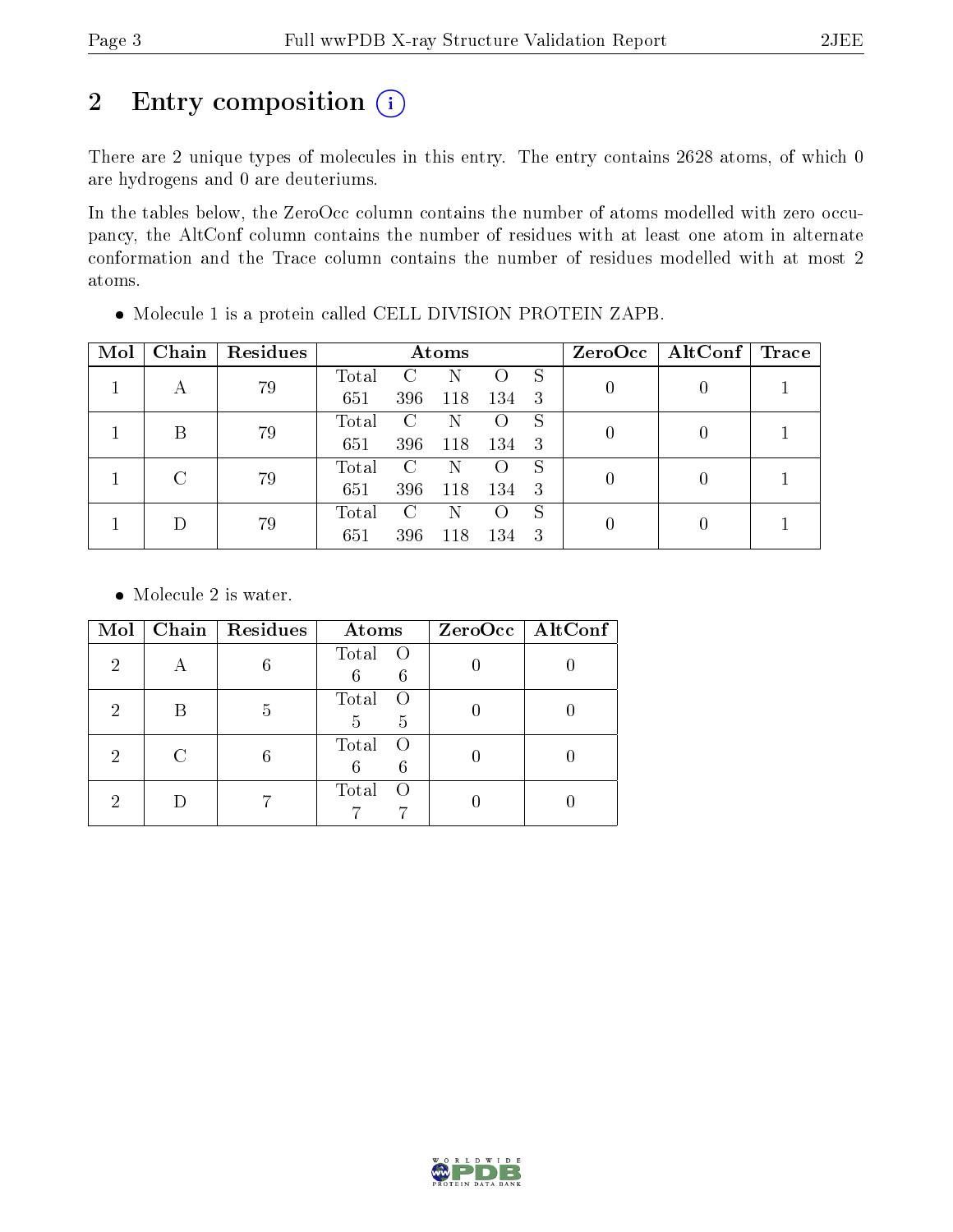# 3 Residue-property plots  $(i)$

These plots are drawn for all protein, RNA and DNA chains in the entry. The first graphic for a chain summarises the proportions of the various outlier classes displayed in the second graphic. The second graphic shows the sequence view annotated by issues in geometry and electron density. Residues are color-coded according to the number of geometric quality criteria for which they contain at least one outlier: green  $= 0$ , yellow  $= 1$ , orange  $= 2$  and red  $= 3$  or more. A red dot above a residue indicates a poor fit to the electron density (RSRZ  $> 2$ ). Stretches of 2 or more consecutive residues without any outlier are shown as a green connector. Residues present in the sample, but not in the model, are shown in grey.



• Molecule 1: CELL DIVISION PROTEIN ZAPB

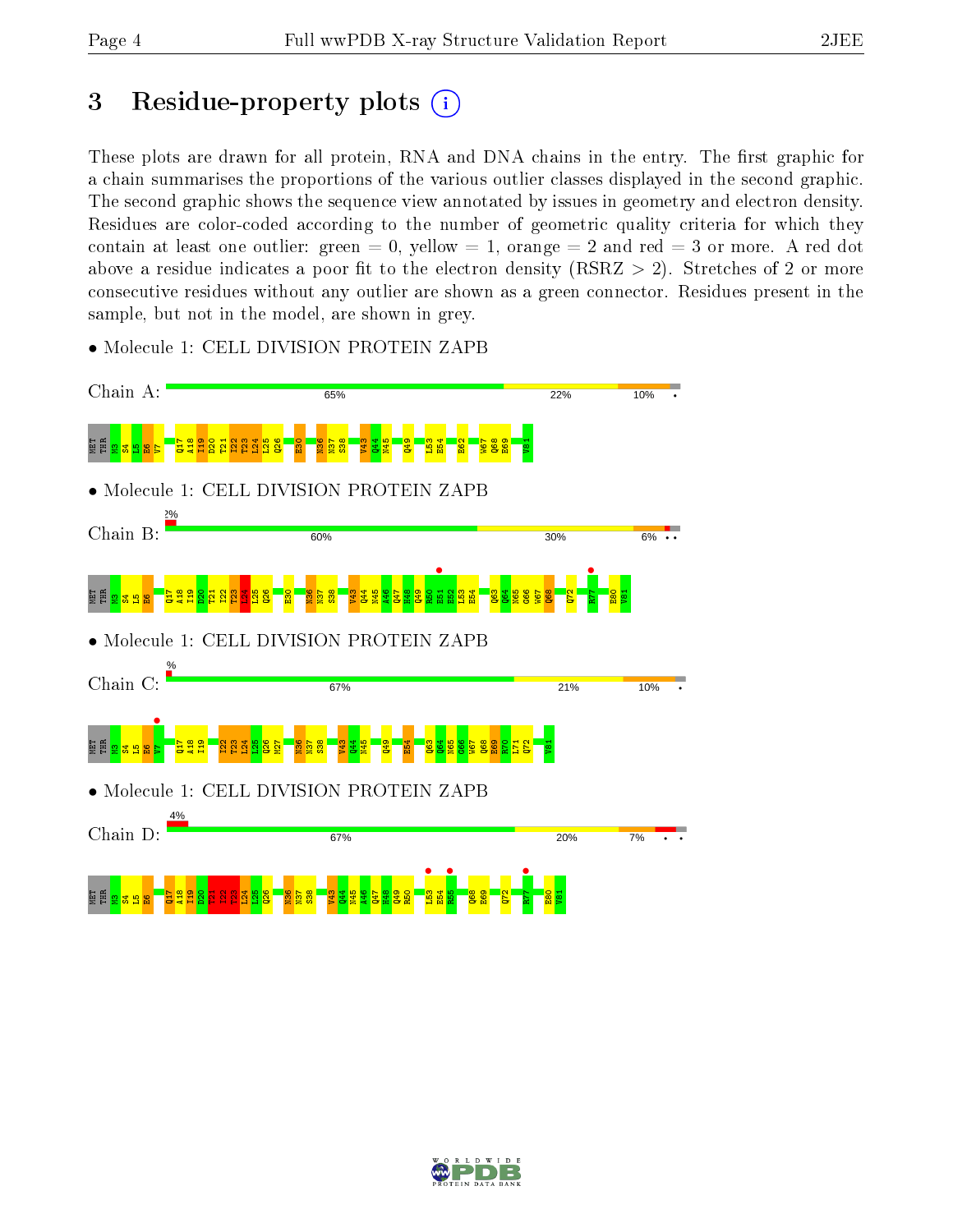# 4 Data and refinement statistics  $(i)$

| Property                                                             | Value                                             | Source     |
|----------------------------------------------------------------------|---------------------------------------------------|------------|
| Space group                                                          | P <sub>1</sub>                                    | Depositor  |
| Cell constants                                                       | $40.78\text{\AA}$<br>80.13Å<br>$40.39\text{\AA}$  | Depositor  |
| a, b, c, $\alpha$ , $\beta$ , $\gamma$                               | $97.03^{\circ}$ $93.56^{\circ}$<br>$104.73^\circ$ |            |
| Resolution $(A)$                                                     | 76.70<br>2.80<br>$\frac{1}{2}$                    | Depositor  |
|                                                                      | $25.57 - 2.80$                                    | <b>EDS</b> |
| % Data completeness                                                  | $95.5(76.70-2.80)$                                | Depositor  |
| (in resolution range)                                                | $79.5(25.57-2.80)$                                | <b>EDS</b> |
| $R_{merge}$                                                          | 0.06                                              | Depositor  |
| $\mathbf{R}_{sym}$                                                   | (Not available)                                   | Depositor  |
| $\langle I/\sigma(I) \rangle^{-1}$                                   | 2.80 (at $2.80\text{\AA}$ )                       | Xtriage    |
| Refinement program                                                   | REFMAC 5.2.0019                                   | Depositor  |
| $R, R_{free}$                                                        | 0.310<br>0.321                                    | Depositor  |
|                                                                      | (Not available)<br>0.307                          | DCC        |
| $R_{free}$ test set                                                  | No test flags present.                            | wwPDB-VP   |
| Wilson B-factor $(A^2)$                                              | 69.9                                              | Xtriage    |
| Anisotropy                                                           | 1.008                                             | Xtriage    |
| Bulk solvent $k_{sol}(e/\mathring{A}^3)$ , $B_{sol}(\mathring{A}^2)$ | 0.32, 64.5                                        | <b>EDS</b> |
| L-test for $\text{twinning}^2$                                       | $< L >$ = 0.51, $< L^2 >$ = 0.34                  | Xtriage    |
| Estimated twinning fraction                                          | No twinning to report.                            | Xtriage    |
| $F_o, F_c$ correlation                                               | 0.92                                              | <b>EDS</b> |
| Total number of atoms                                                | 2628                                              | wwPDB-VP   |
| Average B, all atoms $(A^2)$                                         | 108.0                                             | wwPDB-VP   |

Xtriage's analysis on translational NCS is as follows: The largest off-origin peak in the Patterson function is 10.77% of the height of the origin peak. No significant pseudotranslation is detected.

<sup>&</sup>lt;sup>2</sup>Theoretical values of  $\langle |L| \rangle$ ,  $\langle L^2 \rangle$  for acentric reflections are 0.5, 0.333 respectively for untwinned datasets, and 0.375, 0.2 for perfectly twinned datasets.



<span id="page-4-1"></span><span id="page-4-0"></span><sup>1</sup> Intensities estimated from amplitudes.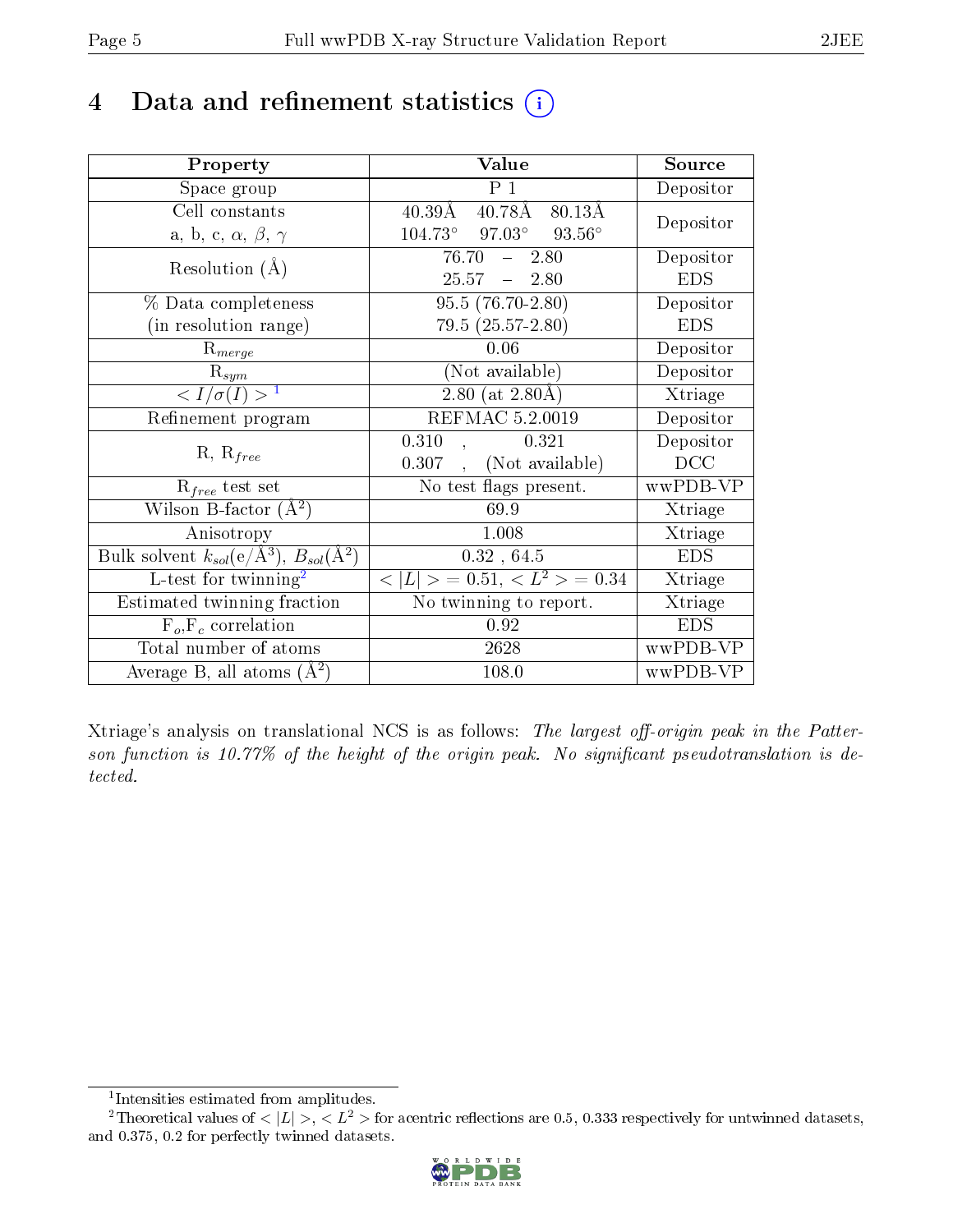# 5 Model quality  $(i)$

## 5.1 Standard geometry  $(i)$

The Z score for a bond length (or angle) is the number of standard deviations the observed value is removed from the expected value. A bond length (or angle) with  $|Z| > 5$  is considered an outlier worth inspection. RMSZ is the root-mean-square of all Z scores of the bond lengths (or angles).

| Chain<br>Mol |        |      | Bond lengths           | Bond angles |                           |  |
|--------------|--------|------|------------------------|-------------|---------------------------|--|
|              |        | RMSZ | $\# Z >5$              | RMSZ        | $\# Z  > 5$               |  |
|              | - A -  | 0.85 | $\sqrt{2/655 (0.3\%)}$ | 0.89        | $1/876$ $(0.1\%)$         |  |
|              |        | 0.92 | $3/655(0.5\%)$         | 0.92        | $\overline{1/8}76$ (0.1%) |  |
|              | $\cap$ | 0.92 | $1/655(0.2\%)$         | 0.90        | 0/876                     |  |
|              | $\Box$ | 0.97 | $3/655(0.5\%)$         | 0.92        | $1/876$ $(0.1\%)$         |  |
| AII          | АĦ     | 0.92 | $9/2620(0.3\%)$        | 0.91        | $3/3504$ $(0.1\%)$        |  |

Chiral center outliers are detected by calculating the chiral volume of a chiral center and verifying if the center is modelled as a planar moiety or with the opposite hand.A planarity outlier is detected by checking planarity of atoms in a peptide group, atoms in a mainchain group or atoms of a sidechain that are expected to be planar.

|  | $\mid$ Mol $\mid$ Chain $\mid$ #Chirality outliers $\mid$ #Planarity outliers |
|--|-------------------------------------------------------------------------------|
|  |                                                                               |

| Mol | Chain | Res | Type                 | Atoms   | Z       | Observed $(A$ | Ideal(A) |
|-----|-------|-----|----------------------|---------|---------|---------------|----------|
|     | D     | 21  | THR                  | $CA-CB$ | 10.10   | 1.79          | 1.53     |
|     | С     | 69  | $\operatorname{GLU}$ | $CB-CG$ | $-7.74$ | 1.37          | 1.52     |
|     | В     | 68  | GLN                  | CD-OE1  | $-6.38$ | 1.09          | 1.24     |
|     | D     | 21  | $\rm THR$            | $CA-C$  | $-6.15$ | 1.36          | 1.52     |
|     |       | 22  | ILE                  | $N$ -CA | 5.53    | 1.57          | 1.46     |
|     | B     | 21  | THR                  | $CA-CB$ | 5.51    | 1.67          | 1.53     |
|     | В     | 80  | $\operatorname{GLU}$ | $C-N$   | $-5.29$ | 1.21          | 1.34     |
|     | А     | 21  | THR                  | $CA-CB$ | 5.06    | 1.66          | 1.53     |
|     | А     | 69  | GLU                  | $CB-CG$ | $-5.01$ | 1.42          | 1.52     |

All (9) bond length outliers are listed below:

All (3) bond angle outliers are listed below:

| Mol | ${\rm Chain}$ | Res    | Type      | Atoms     |         | Observed $(°)$ | $Ideal(^o)$ |
|-----|---------------|--------|-----------|-----------|---------|----------------|-------------|
|     |               | 80     | GLU.      | $O-C-N$   | $-5.75$ | 113.50         | 122.70-     |
|     |               | $80\,$ |           | $O-C-N$   | $-5.37$ | $+14.10-$      | 122.70      |
|     |               | 20     | <b>CD</b> | CB-CG-OD2 | 5.22    | 123.00         | 118.36      |

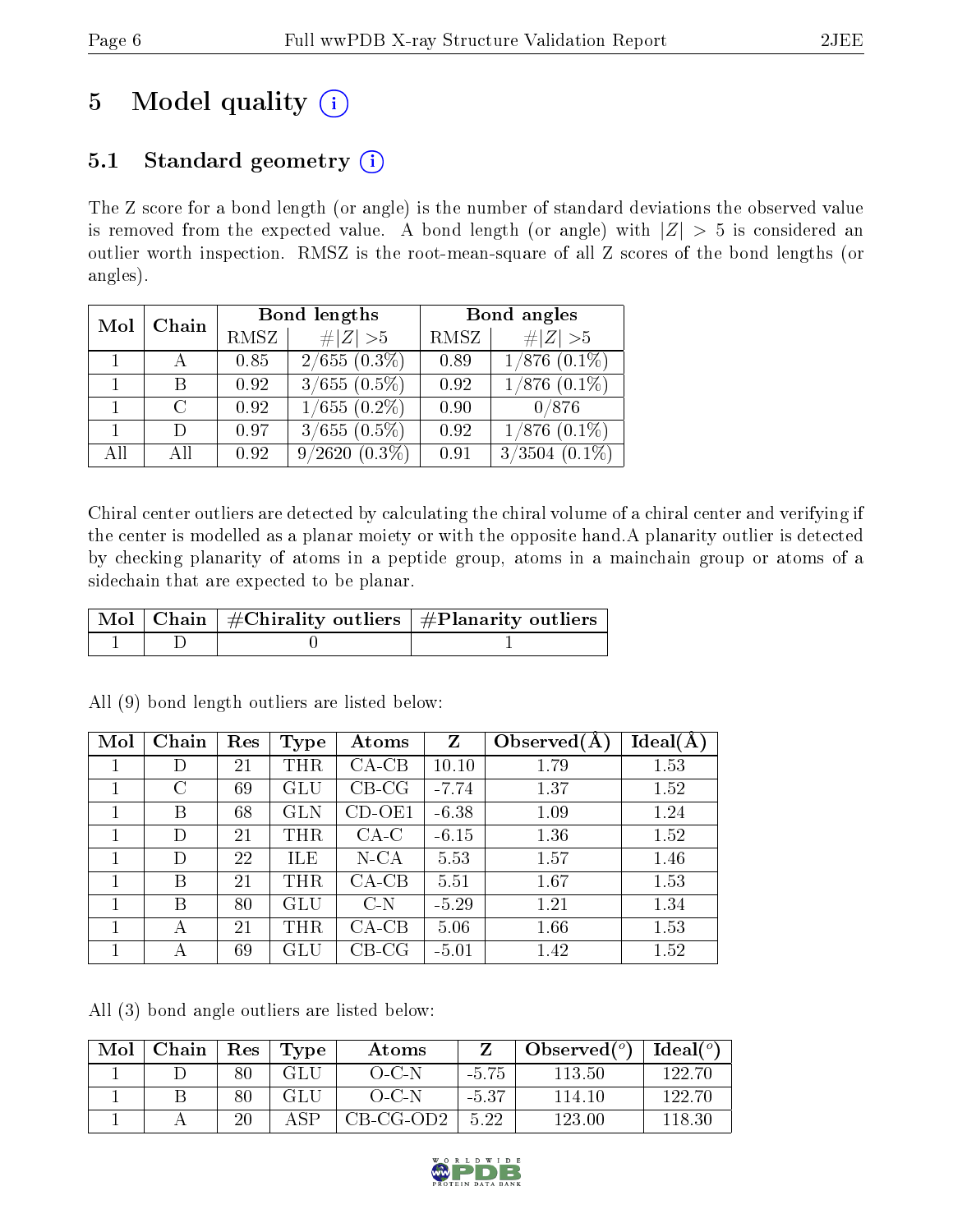There are no chirality outliers.

All (1) planarity outliers are listed below:

|  |  | $\lceil$ MoI $\lceil$ Chain $\lceil$ Res $\lceil$ Type $\lceil$ Group |
|--|--|-----------------------------------------------------------------------|
|  |  | THR Peptide                                                           |

### 5.2 Too-close contacts  $(i)$

In the following table, the Non-H and H(model) columns list the number of non-hydrogen atoms and hydrogen atoms in the chain respectively. The H(added) column lists the number of hydrogen atoms added and optimized by MolProbity. The Clashes column lists the number of clashes within the asymmetric unit, whereas Symm-Clashes lists symmetry related clashes.

| $\bf{Mol}$ | Chain |      | $\boxed{\text{Non-H} \mid \text{H}(\text{model}) \mid \text{H}(\text{added})}$ |      |    | $Clashes$   Symm-Clashes |
|------------|-------|------|--------------------------------------------------------------------------------|------|----|--------------------------|
|            |       | 651  |                                                                                | 636  | 19 |                          |
|            | В     | 651  |                                                                                | 636  | 17 |                          |
|            | ∩     | 651  |                                                                                | 636  | 18 |                          |
|            | Ð     | 651  |                                                                                | 636  | 20 |                          |
| 2          | 宀     |      |                                                                                |      |    |                          |
| റ          | В     |      |                                                                                |      |    |                          |
| 2          | C     |      |                                                                                |      |    |                          |
| 2          | D     |      |                                                                                |      |    |                          |
|            | ΑH    | 2628 |                                                                                | 2544 | 68 |                          |

The all-atom clashscore is defined as the number of clashes found per 1000 atoms (including hydrogen atoms). The all-atom clashscore for this structure is 13.

All (68) close contacts within the same asymmetric unit are listed below, sorted by their clash magnitude.

| Atom-1             | Atom-2             | Interatomic<br>distance $(A)$ | Clash<br>overlap $(A)$ |
|--------------------|--------------------|-------------------------------|------------------------|
| 1: D: 21: THE: CB  | 1: D: 21: THR: CA  | 1.79                          | 1.59                   |
| 1:C:27:MET:HE2     | 2:C:2004:HOH:O     | 1.78                          | 0.83                   |
| 1: D: 17: GLN: OE1 | 2:D:2004:HOH:O     | 1.96                          | 0.82                   |
| 1: D: 18: ALA: O   | 1:D:22:ILE:HG12    | 1.88                          | 0.73                   |
| 1:A:18:ALA:O       | 1: A:22: ILE: HG12 | 1.89                          | 0.72                   |
| 1:A:23:THR:O       | 1:A:24:LEU:C       | 2.29                          | 0.69                   |
| 1:C:18:ALA:O       | 1:C:22:ILE:HG12    | 1.94                          | 0.67                   |
| 1:A:23:THR:O       | 1: A:26: GLN:N     | 2.29                          | 0.65                   |
| 1:B:23:THR:O       | 1:B:24:LEU:C       | 2.34                          | 0.64                   |
| 1:C:23:THR:O       | 1:C:24:LEU:C       | 2.35                          | 0.64                   |
| 1:B:18:ALA:O       | 1:B:22:ILE:HG12    | 1.98                          | 0.62                   |
| 1: D: 21: THR: CG2 | 1: D:21:THR:CA     | 2.72                          | 0.62                   |

Continued on next page...

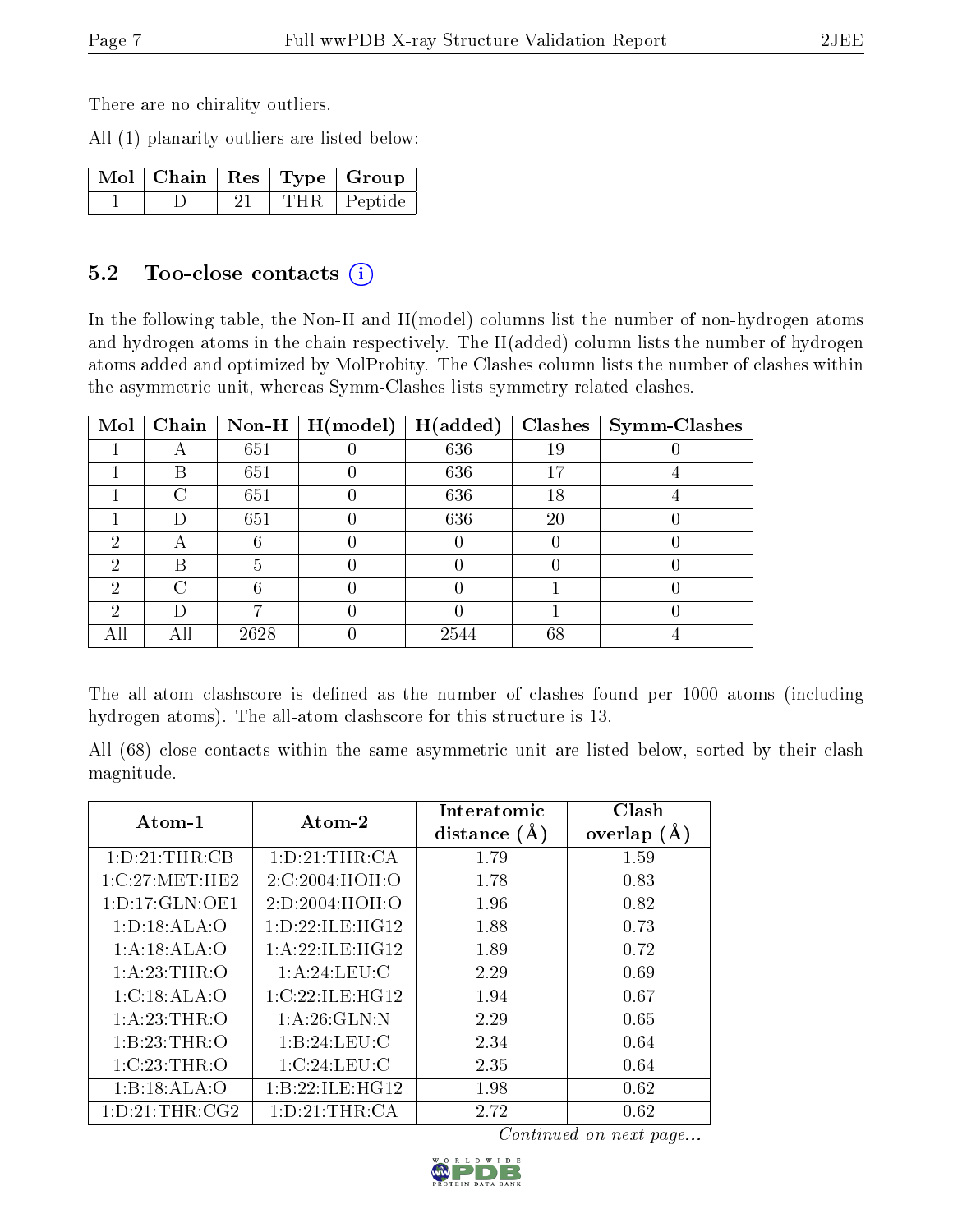| Continuea from previous page |                                    | Interatomic    | Clash         |
|------------------------------|------------------------------------|----------------|---------------|
| Atom-1                       | Atom-2                             | distance $(A)$ | overlap $(A)$ |
| 1: D: 23: THR:O              | 1:D:26:GLN:N                       | 2.33           | 0.61          |
| 1:D:23:THR:O                 | 1:D:24:LEU:C                       | 2.40           | 0.61          |
| 1:A:4:SER:C                  | 1: A:6: GLU: H                     | 2.04           | 0.61          |
| 1: D: 4: SER:C               | 1: D:6: GLU: H                     | 2.04           | 0.60          |
| 1: A:23:THR:O                | 1: A:25:LEU:N                      | 2.35           | 0.60          |
| 1: B: 4: SER: C              | 1: B:6: GLU: H                     | 2.05           | 0.59          |
| 1:B:23:THR:O                 | 1:B:26:GLN:N                       | 2.37           | 0.57          |
| 1:C:4:SER:C                  | 1:C:6:GLU:H                        | 2.07           | 0.57          |
| 1:D:21:THR:CB                | 1: D:21:THR:C                      | 2.65           | $0.56\,$      |
| 1: A:36: ASN: HB2            | 1:B:53:LEU:HD12                    | 1.89           | 0.54          |
| 1:B:72:GLN:O                 | 1:B:72:GLN:HG2                     | 2.08           | 0.54          |
| 1: A:43: VAL:CG1             | 1: A:43: VAL:O                     | 2.58           | 0.52          |
| 1:A:53:LEU:HD12              | 1:B:36:ASN:HB2                     | 1.91           | 0.52          |
| 1: D: 43: VAL: CG1           | 1: D: 43: VAL: O                   | 2.56           | 0.51          |
| 1:C:23:THR:O                 | 1:C:26:GLN:N                       | 2.44           | 0.51          |
| 1:B:23:THR:O                 | 1:B:25:LEU:N                       | 2.44           | 0.50          |
| 1:C:43:VAL:O                 | 1:C:43:VAL:CG1                     | 2.60           | 0.49          |
| 1: D: 36: ASN: C             | 1:D:36:ASN:ND2                     | 2.67           | 0.48          |
| 1:D:43:VAL:HG13              | 1: D: 43: VAL: O                   | 2.13           | 0.48          |
| 1: A:4: SER:C                | 1: A:6: GLU:N                      | 2.67           | 0.48          |
| 1:B:45:ASN:O                 | 1:B:49:GLN:HB2                     | 2.12           | 0.48          |
| 1: D: 4: SER: C              | 1: D:6: GLU: N                     | 2.67           | 0.48          |
| 1: A:67:TRP:CE3              | 1:B:3ALA:HA                        | 2.49           | 0.47          |
| 1:C:72:GLN:HG2               | 1:C:72:GLN:O                       | 2.13           | 0.47          |
| 1:A:36:ASN:ND2               | 1:A:36:ASN:C                       | 2.68           | 0.47          |
| 1:C:36:ASN:ND2               | 1:C:36:ASN:C                       | 2.68           | 0.47          |
| 1:B:43:VAL:O                 | 1:B:43:VAL:CG1                     | 2.62           | 0.46          |
| 1:A:62:GLU:OE1               | 1:C:54:GLU:OE2                     | 2.31           | 0.46          |
| 1: A:45: ASN:O               | 1: A:49: GLN: HB2                  | 2.16           | 0.46          |
| 1:B:4:SER:C                  | 1:B:6:GLU:N                        | 2.67           | 0.46          |
| 1:B:36:ASN:ND2               | 1:B:36:ASN:C                       | 2.69           | 0.45          |
| 1: D:68: GLN:O               | 1:D:68:GLN:HG3                     | $2.16\,$       | 0.44          |
| 1:C:68:GLN:O                 | 1: C:68: GLN: HG3                  | 2.16           | 0.44          |
| 1:C:36:ASN:HB2               | 1:D:53:LEU:HD12                    | 1.99           | 0.44          |
| 1: A:43: VAL:HG13            | 1:A:43:VAL:O                       | 2.17           | 0.44          |
| 1:B:63:GLN:O                 | 1: B:67:TRP:HD1                    | 2.01           | 0.44          |
| 1: D: 45: ASN: O             | 1:D:49:GLN:HB2                     | 2.17           | 0.44          |
| 1:A:22:ILE:H                 | 1:A:22:ILE:HG12                    | 1.43           | 0.43          |
| 1: A:68: GLN:O               | 1:A:68:GLN:HG3                     | 2.19           | 0.43          |
| $1:C:67$ : $TRP:CE3$         | 1: D: 18: ALA: HA                  | 2.53           | 0.43          |
| 1:C:45:ASN:O                 | $1:C:49:\overline{\text{GLN:HB2}}$ | 2.18           | 0.43          |

Continued from previous page.

Continued on next page...

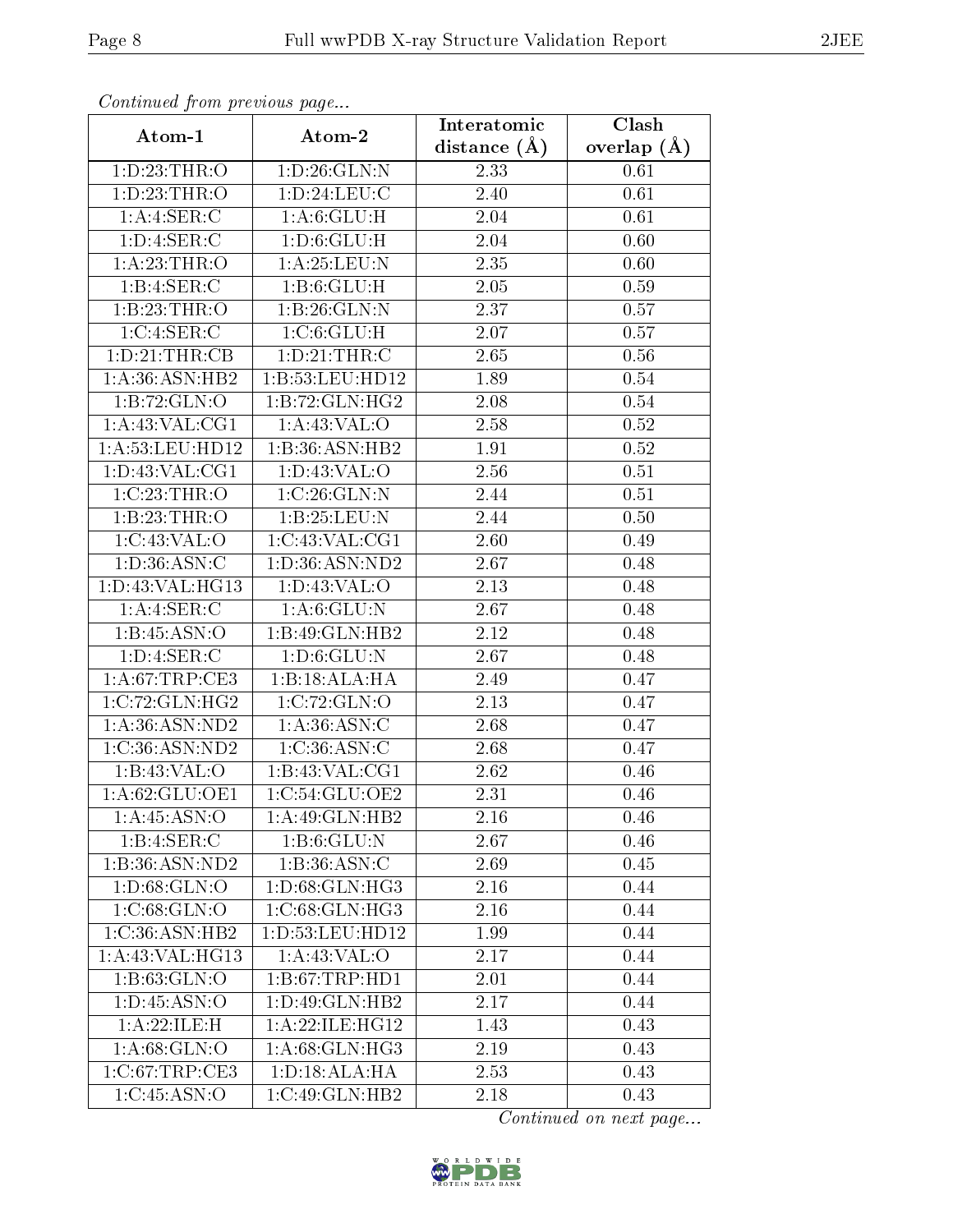| $Atom-1$            | $\boldsymbol{\mathrm{Atom}\text{-}2}$ | Interatomic    | Clash           |
|---------------------|---------------------------------------|----------------|-----------------|
|                     |                                       | distance $(A)$ | overlap $(\AA)$ |
| 1:C:43:VAL:O        | 1:C:43:VAL:HG13                       | 2.19           | 0.43            |
| 1:C:4:SER:C         | 1:C:6:GLU:N                           | 2.70           | 0.42            |
| 1: B:65: ASN:HA     | 1:B:65:ASN:HD22                       | 1.55           | 0.42            |
| 1:A:3ER:OG          | 1: A: 7: VAL:HG23                     | 2.19           | 0.42            |
| 1:C:65:ASN:HD22     | 1:C:65:ASN:HA                         | 1.61           | 0.42            |
| 1:B:47:GLN:HA       | 1:B:47:GLN:OE1                        | 2.19           | 0.42            |
| 1: D: 47: GLN: OE1  | 1: D: 47: GLN: HA                     | 2.19           | 0.42            |
| 1:A:19:ILE:HA       | 1: A:22: ILE: HG13                    | 2.02           | 0.41            |
| 1: D:69: GLU:O      | 1:D:72:GLN:N                          | 2.54           | 0.41            |
| 1:C:63:GLN:O        | $1:C:67$ : $TRP:HD1$                  | 2.03           | 0.41            |
| 1: D: 19: ILE: HG23 | 1: D: 19: ILE: O                      | 2.20           | 0.41            |
| 1: A:30: GLU:HA     | 1: A:30: GLU:OE1                      | 2.20           | 0.41            |
| 1: D: 36: ASN: HD22 | 1: D:36: ASN:C                        | 2.24           | 0.41            |
| 1:C:69:GLU:C        | 1:C:71:LEU:N                          | 2.73           | 0.40            |
| 1: B:43: VAL: HG13  | 1:B:43:VAL:O                          | 2.21           | 0.40            |

Continued from previous page...

All (4) symmetry-related close contacts are listed below. The label for Atom-2 includes the symmetry operator and encoded unit-cell translations to be applied.

| Atom-1           | $\boldsymbol{\mathrm{Atom}\text{-}2}$          | Interatomic    | Clash         |
|------------------|------------------------------------------------|----------------|---------------|
|                  |                                                | distance $(A)$ | overlap $(A)$ |
| 1:B:72:GLN:OE1   | $1:\mathrm{C}:69:\mathrm{GLU}:OE1[1]$<br>5661  | 1.31           | 0.89          |
| 1:B:72:GLN:CD    | $1:\mathrm{C}:69:\mathrm{GLU:OE1}[1]$<br>-5661 | 1.96           | 0.24          |
| 1: B:72: GLN:OE1 | 1:C:69:GLU:CD[1]<br>5661                       | 2.07           | 0.13          |
| 1:B:72:GLN:CD    | 1:C:69:GLU:CD[                                 | 2.08           |               |

### 5.3 Torsion angles (i)

#### 5.3.1 Protein backbone  $(i)$

In the following table, the Percentiles column shows the percent Ramachandran outliers of the chain as a percentile score with respect to all X-ray entries followed by that with respect to entries of similar resolution.

The Analysed column shows the number of residues for which the backbone conformation was analysed, and the total number of residues.

| Mol | Chain | Analysed   | Favoured    |            |          | Allowed   Outliers   Percentiles |
|-----|-------|------------|-------------|------------|----------|----------------------------------|
|     |       | 77/81(95%) | 62 $(80\%)$ | $12(16\%)$ | $-3(4%)$ | $\boxed{3}$ $\boxed{10}$         |
|     |       | 77/81(95%) | 66 $(86\%)$ | $7(9\%)$   | $4(5\%)$ | $\sqrt{6}$<br>$\boxed{2}$        |

Continued on next page...

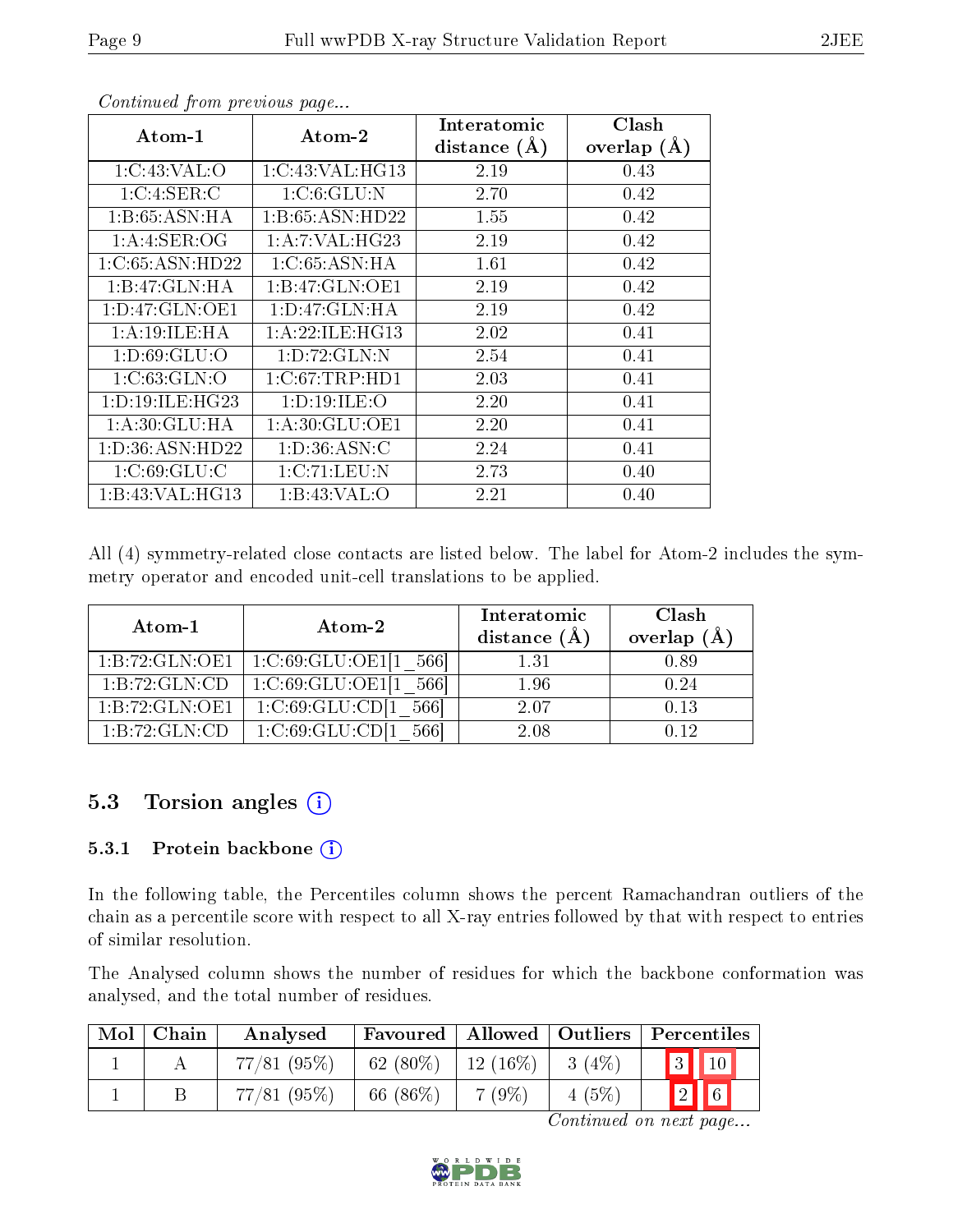| Mol | Chain | Analysed        | Favoured  | Allowed    | Outliers  |             | Percentiles              |
|-----|-------|-----------------|-----------|------------|-----------|-------------|--------------------------|
|     |       | $77/81~(95\%)$  | 63 (82\%) | $11(14\%)$ | 3(4%)     |             | $\boxed{3}$ $\boxed{10}$ |
|     | D     | $77/81$ (95%)   | 63 (82\%) | $10(13\%)$ | 4(5%)     | $\boxed{2}$ | $\sqrt{6}$               |
| All | All   | $308/324(95\%)$ | 254(82%)  | $40(13\%)$ | 14 $(4%)$ | 2           | $\sqrt{8}$               |

Continued from previous page...

All (14) Ramachandran outliers are listed below:

| Mol            | Chain              | Res | Type                 |
|----------------|--------------------|-----|----------------------|
| $\mathbf{1}$   | А                  | 23  | THR                  |
| $\mathbf{1}$   | $\boldsymbol{A}$   | 24  | LEU                  |
| $\mathbf 1$    | B                  | 23  | THR                  |
| $\overline{1}$ | В                  | 24  | LEU                  |
| $\mathbf{1}$   | $\overline{\rm C}$ | 23  | THR                  |
| $\overline{1}$ | D                  | 23  | THR                  |
| $\mathbf 1$    | D                  | 24  | LEU                  |
| $\overline{1}$ | $\bf{A}$           | 54  | GLU                  |
| $\overline{1}$ | $\overline{\rm C}$ | 54  | GLU                  |
| $\overline{1}$ | D                  | 54  | GLU                  |
| $\mathbf{1}$   | B                  | 54  | $\operatorname{GLU}$ |
| 1              | $\overline{C}$     | 24  | LEU                  |
| 1              | D                  | 22  | ILE                  |
| 1              | R                  | 66  | $\rm GLY$            |

#### 5.3.2 Protein sidechains (i)

In the following table, the Percentiles column shows the percent sidechain outliers of the chain as a percentile score with respect to all X-ray entries followed by that with respect to entries of similar resolution.

The Analysed column shows the number of residues for which the sidechain conformation was analysed, and the total number of residues.

| Mol | Chain        | Analysed        | Rotameric  | Outliers    |               | Percentiles |
|-----|--------------|-----------------|------------|-------------|---------------|-------------|
|     |              | $72/75(96\%)$   | 63 (88%)   | $9(12\%)$   |               | 14          |
|     | B            | 72/75(96%)      | 60 $(83%)$ | 12 (17%)    | 2             | 6           |
|     | C            | $72/75(96\%)$   | 63 (88%)   | $9(12\%)$   |               | 14          |
|     | $\mathbf{D}$ | $72/75(96\%)$   | 62 (86%)   | $10(14\%)$  | $\mathcal{R}$ | 11          |
| All | All          | $288/300(96\%)$ | 248 (86\%) | 40 $(14\%)$ |               | 11          |

All (40) residues with a non-rotameric sidechain are listed below:

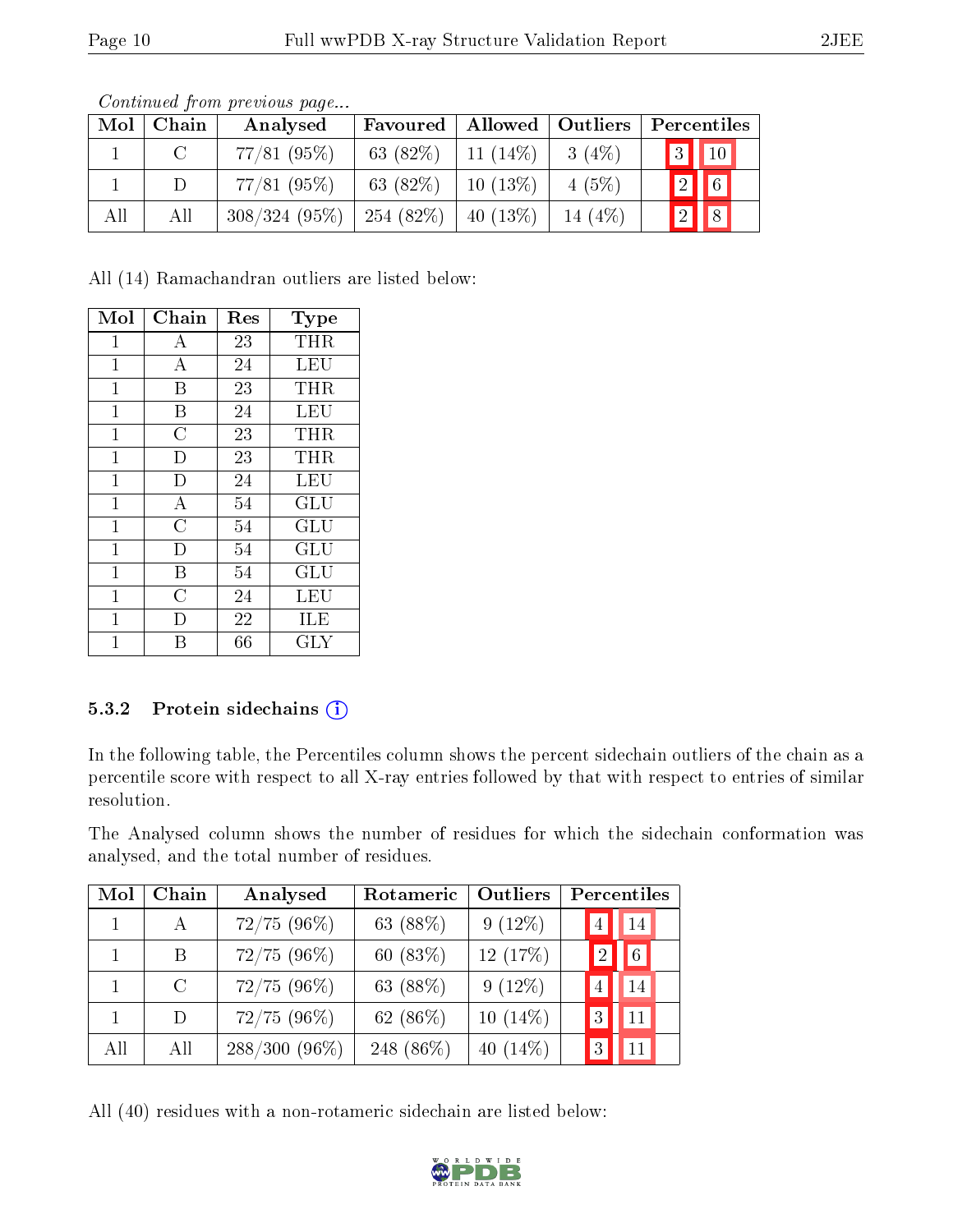| Mol            | Chain                                                                                                                                                                               | Res             | $_{\rm Type}$                                             |
|----------------|-------------------------------------------------------------------------------------------------------------------------------------------------------------------------------------|-----------------|-----------------------------------------------------------|
| $\mathbf{1}$   | $\overline{A}$                                                                                                                                                                      | $\overline{6}$  | $\overline{{\rm GLU}}$                                    |
| $\mathbf{1}$   | $\frac{\overline{A}}{\overline{A}}$ $\frac{\overline{A}}{\overline{A}}$ $\frac{\overline{A}}{\overline{A}}$ $\frac{\overline{A}}{\overline{A}}$ $\frac{\overline{A}}{\overline{B}}$ | $\overline{17}$ | $\overline{\text{GLN}}$                                   |
| $\mathbf{1}$   |                                                                                                                                                                                     | $\overline{19}$ | $\overline{\text{ILE}}$                                   |
| $\overline{1}$ |                                                                                                                                                                                     | $\overline{22}$ | <b>ILE</b>                                                |
| $\mathbf{1}$   |                                                                                                                                                                                     | $30\,$          | $\overline{{\rm GLU}}$                                    |
| $\overline{1}$ |                                                                                                                                                                                     | $\overline{36}$ | $\overline{\text{ASN}}$                                   |
| $\overline{1}$ |                                                                                                                                                                                     | 37              | <b>ASN</b>                                                |
| $\mathbf{1}$   |                                                                                                                                                                                     | $\overline{38}$ | $\overline{\text{SER}}$                                   |
| $\overline{1}$ |                                                                                                                                                                                     | 43              | $\overline{\text{VAL}}$                                   |
| $\overline{1}$ |                                                                                                                                                                                     | $\overline{5}$  | $\overline{\text{LEU}}$                                   |
| $\overline{1}$ | $\overline{\mathbf{B}}$                                                                                                                                                             | $\overline{6}$  | $\overline{\text{GLU}}$                                   |
| $\mathbf 1$    | $\overline{\mathrm{B}}$                                                                                                                                                             | $\overline{17}$ | $\overline{\text{GLN}}$                                   |
| $\mathbf{1}$   | $\overline{\mathbf{B}}$                                                                                                                                                             | $\overline{19}$ | $\frac{\overline{\textrm{ILE}}}{\overline{\textrm{LEU}}}$ |
| $\overline{1}$ | $\overline{\mathrm{B}}$                                                                                                                                                             | $\overline{24}$ |                                                           |
| $\overline{1}$ | $\overline{\mathrm{B}}$                                                                                                                                                             | $\overline{30}$ | $\overline{{\rm GLU}}$                                    |
| $\overline{1}$ | $\overline{\mathrm{B}}$                                                                                                                                                             | $\overline{36}$ | <b>ASN</b>                                                |
| $\overline{1}$ | $\overline{\mathrm{B}}$                                                                                                                                                             | $\overline{37}$ | $\frac{\overline{\mathrm{ASN}}}{\mathrm{SER}}$            |
| $\overline{1}$ | $\overline{B}$                                                                                                                                                                      | $\overline{38}$ |                                                           |
| $\overline{1}$ | $\overline{B}$                                                                                                                                                                      | 43              | <b>VAL</b>                                                |
| $\overline{1}$ | $\overline{\mathbf{B}}$                                                                                                                                                             | $\overline{44}$ | $\overline{\text{GLN}}$                                   |
| $\mathbf{1}$   | $\overline{\mathbf{B}}$                                                                                                                                                             | $\overline{68}$ | $\overline{\text{GLN}}$                                   |
| $\mathbf{1}$   |                                                                                                                                                                                     | $\overline{5}$  | LEU                                                       |
| $\overline{1}$ |                                                                                                                                                                                     | $\overline{6}$  | $\overline{{\rm GLU}}$                                    |
| $\mathbf{1}$   |                                                                                                                                                                                     | $\overline{17}$ | $\overline{\text{GLN}}$                                   |
| $\overline{1}$ |                                                                                                                                                                                     | $\overline{19}$ | $\overline{ILE}$                                          |
| $\overline{1}$ |                                                                                                                                                                                     | $\overline{22}$ | ILE                                                       |
| $\mathbf{1}$   |                                                                                                                                                                                     | 36              | <b>ASN</b>                                                |
| $\overline{1}$ | $\frac{\overline{C}}{\overline{C}}$ $\frac{\overline{C}}{\overline{C}}$ $\frac{\overline{C}}{\overline{C}}$ $\frac{\overline{C}}{\overline{C}}$                                     | 37              | <b>ASN</b>                                                |
| $\overline{1}$ |                                                                                                                                                                                     | 38              | SER                                                       |
| 1              | С                                                                                                                                                                                   | $\overline{43}$ | $\overline{\text{VAL}}$                                   |
| $\mathbf{1}$   | D                                                                                                                                                                                   | $\overline{5}$  | LEU                                                       |
| $\mathbf 1$    | D                                                                                                                                                                                   | $6\phantom{.}$  | $\widetilde{{\rm GLU}}$                                   |
| $\overline{1}$ | $\overline{D}$                                                                                                                                                                      | $\overline{17}$ | $\overline{\text{GLN}}$                                   |
| $\mathbf{1}$   | $\mathbf D$                                                                                                                                                                         | 19              | $\frac{\overline{\textrm{ILE}}}{\textrm{THR}}$            |
| $\overline{1}$ | $\overline{\text{D}}$                                                                                                                                                               | $\overline{23}$ |                                                           |
| $\mathbf 1$    | D                                                                                                                                                                                   | 36              | <b>ASN</b>                                                |
| $\mathbf 1$    | $\mathbf{D}$                                                                                                                                                                        | 37              | $\overline{\mathrm{ASN}}$                                 |
| $\mathbf{1}$   | $\overline{\rm D}$                                                                                                                                                                  | 38              | SER                                                       |
| $\overline{1}$ | $\overline{\rm D}$                                                                                                                                                                  | 43              | $\overline{\text{VAL}}$                                   |
| $\mathbf{1}$   | $\overline{\rm D}$                                                                                                                                                                  | $\overline{5}0$ | $\overline{\rm{ARG}}$                                     |
|                |                                                                                                                                                                                     |                 |                                                           |

Some sidechains can be flipped to improve hydrogen bonding and reduce clashes. All (20) such sidechains are listed below:

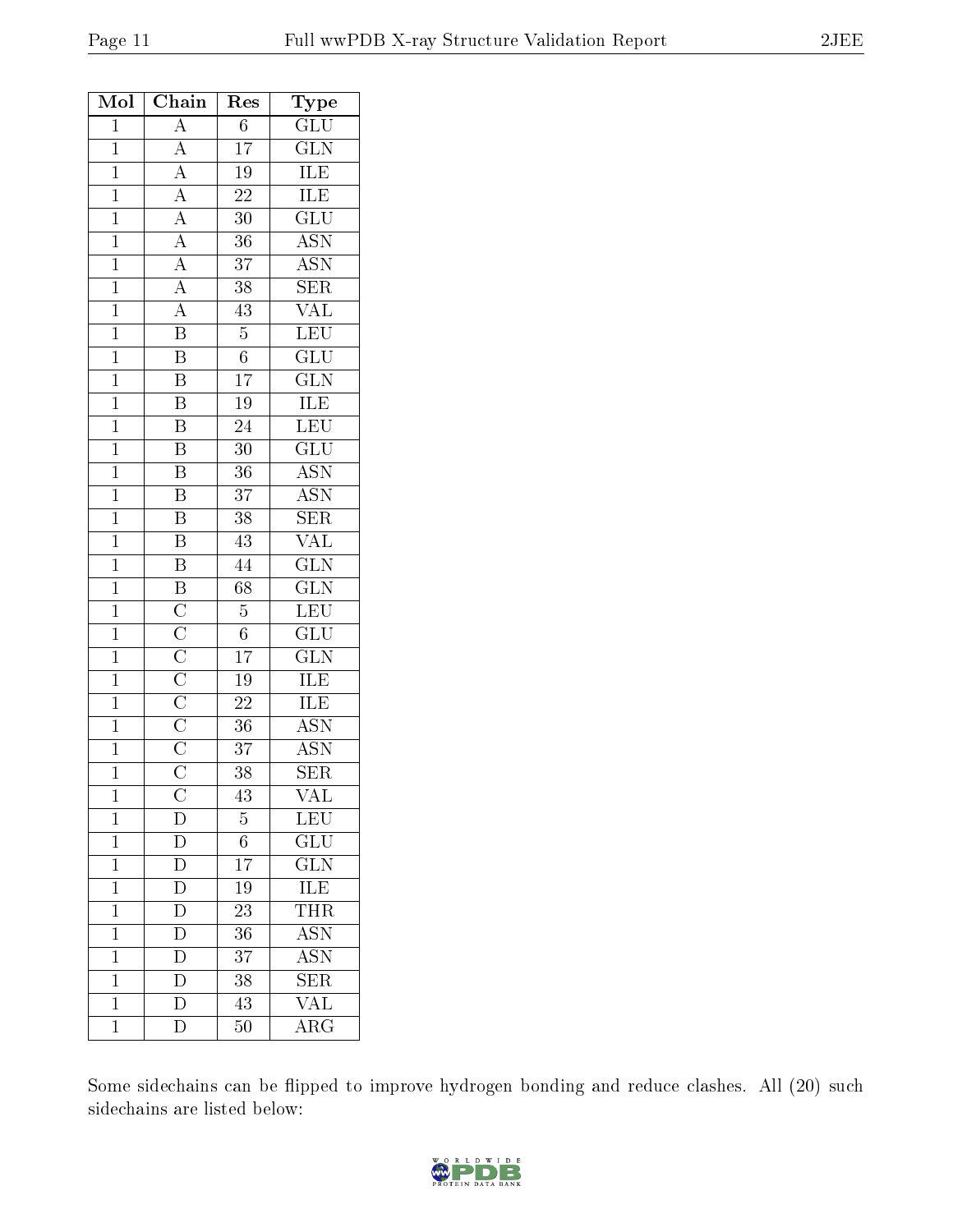| Mol            | Chain                                                                                                       | Res | Type                      |
|----------------|-------------------------------------------------------------------------------------------------------------|-----|---------------------------|
| $\mathbf{1}$   | A                                                                                                           | 26  | <b>GLN</b>                |
| $\overline{1}$ | $\overline{A}$                                                                                              | 36  | ASN                       |
| $\mathbf{1}$   | $\overline{A}$                                                                                              | 58  | <b>ASN</b>                |
| $\overline{1}$ | $\overline{A}$                                                                                              | 64  | $\overline{\text{GLN}}$   |
| $\mathbf{1}$   | $\overline{A}$                                                                                              | 65  | $\overline{\text{ASN}}$   |
| $\overline{1}$ | $\overline{\mathbf{B}}$                                                                                     | 26  | $\widehat{{\rm GLN}}$     |
| $\mathbf{1}$   | $\overline{\mathbf{B}}$                                                                                     | 36  | <b>ASN</b>                |
| $\mathbf{1}$   | $\overline{\mathrm{B}}$                                                                                     | 58  | <b>ASN</b>                |
| $\overline{1}$ | $\overline{B}$                                                                                              | 64  | $\overline{\text{GLN}}$   |
| $\mathbf{1}$   | $\overline{\mathbf{B}}$                                                                                     | 65  | <b>ASN</b>                |
| $\overline{1}$ |                                                                                                             | 26  | $\overline{\text{GLN}}$   |
| $\mathbf{1}$   | $\frac{\overline{C}}{\overline{C}}$ $\frac{\overline{C}}{\overline{C}}$ $\frac{\overline{C}}{\overline{D}}$ | 36  | <b>ASN</b>                |
| $\overline{1}$ |                                                                                                             | 58  | ASN                       |
| $\mathbf{1}$   |                                                                                                             | 64  | $\overline{\text{GLN}}$   |
| $\mathbf{1}$   |                                                                                                             | 65  | <b>ASN</b>                |
| $\overline{1}$ |                                                                                                             | 26  | <b>GLN</b>                |
| $\mathbf{1}$   | $\frac{\overline{D}}{D}$                                                                                    | 36  | $\operatorname{ASN}$      |
| $\overline{1}$ |                                                                                                             | 58  | $\overline{\mathrm{ASN}}$ |
| $\mathbf{1}$   | $\overline{\rm D}$                                                                                          | 64  | GLN                       |
| $\overline{1}$ | $\overline{D}$                                                                                              | 65  | <b>ASN</b>                |

#### 5.3.3 RNA [O](https://www.wwpdb.org/validation/2017/XrayValidationReportHelp#rna)i

There are no RNA molecules in this entry.

### 5.4 Non-standard residues in protein, DNA, RNA chains (i)

There are no non-standard protein/DNA/RNA residues in this entry.

#### 5.5 Carbohydrates  $(i)$

There are no carbohydrates in this entry.

### 5.6 Ligand geometry (i)

There are no ligands in this entry.

### 5.7 [O](https://www.wwpdb.org/validation/2017/XrayValidationReportHelp#nonstandard_residues_and_ligands)ther polymers (i)

There are no such residues in this entry.

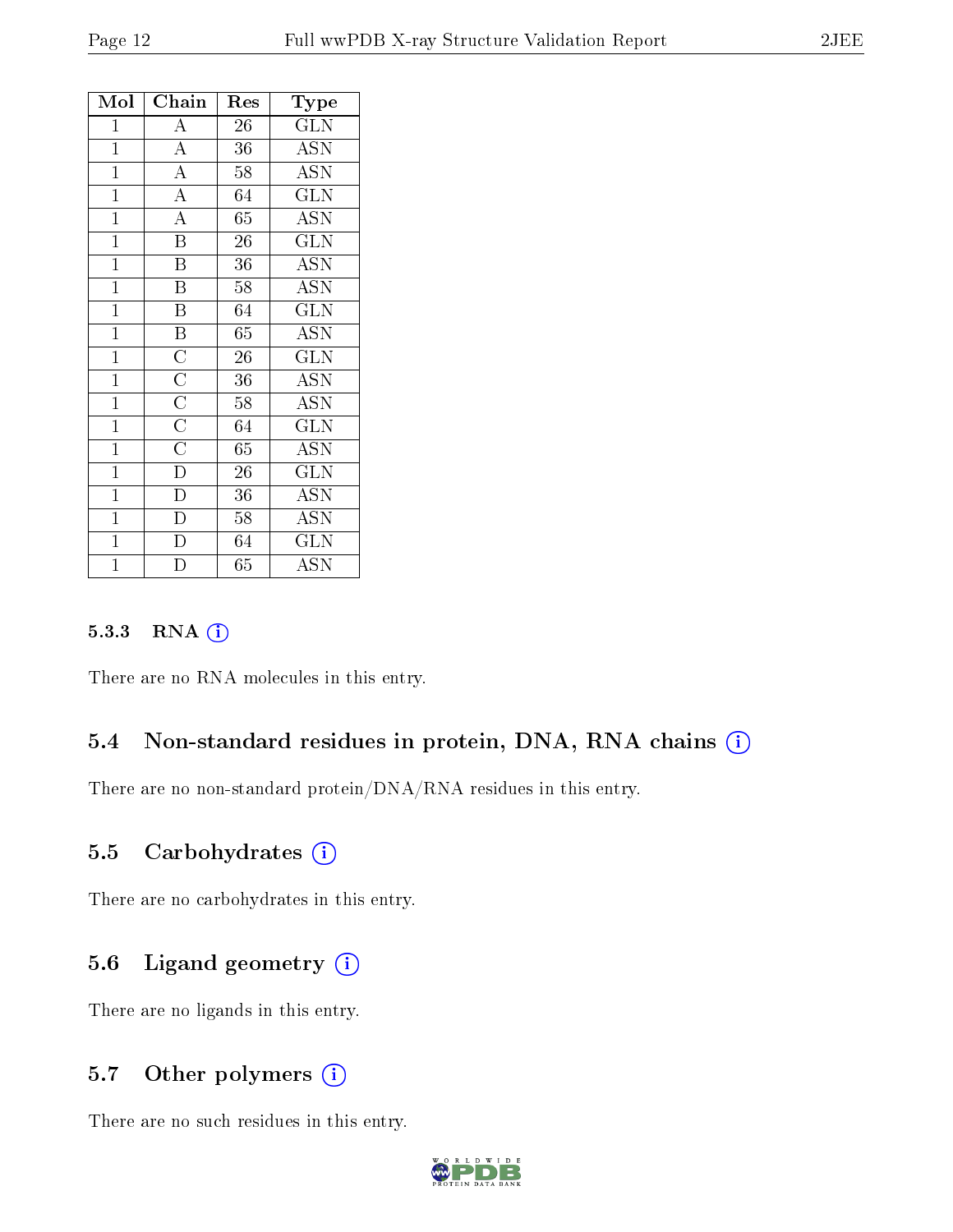# 5.8 Polymer linkage issues (i)

There are no chain breaks in this entry.

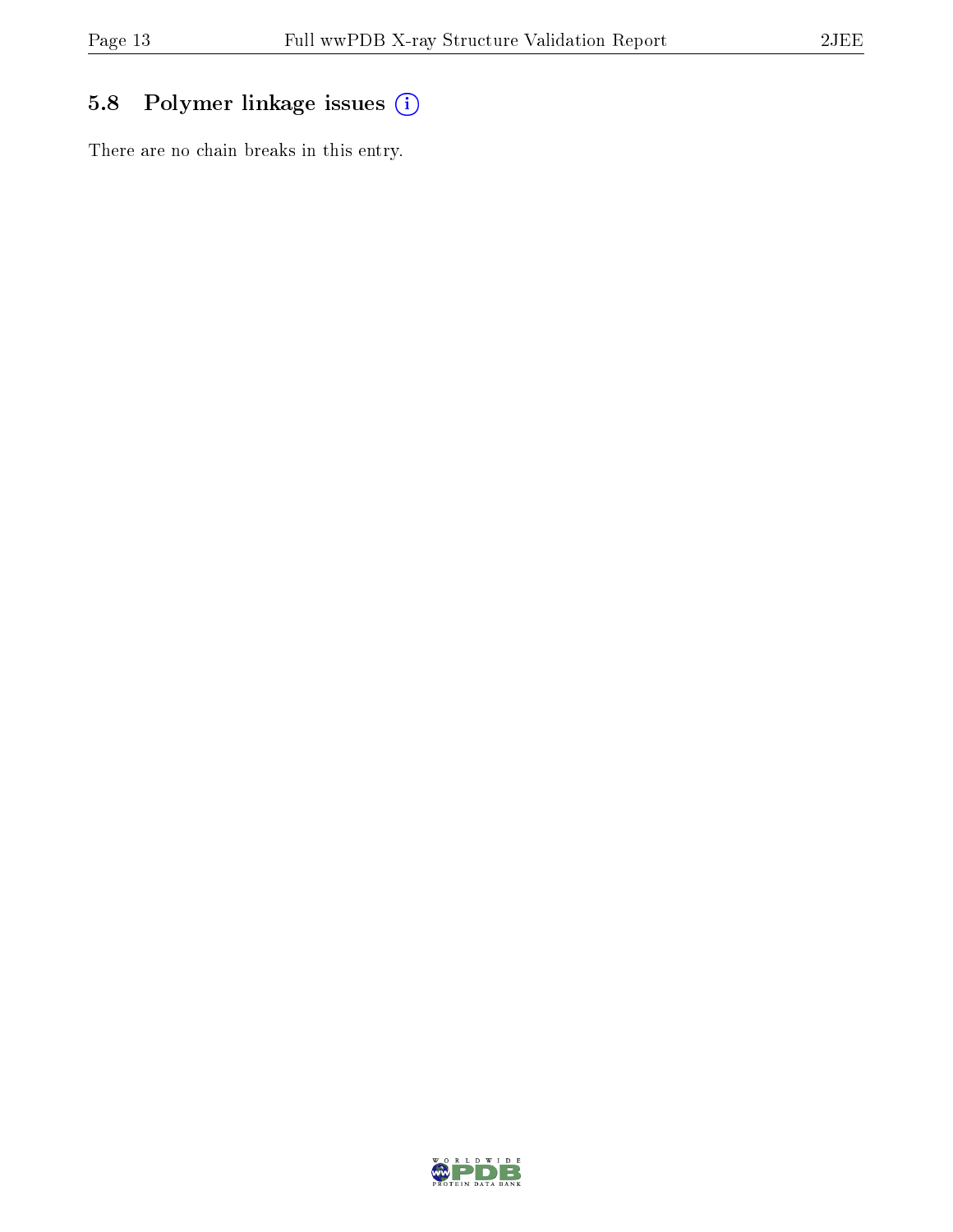# 6 Fit of model and data  $(i)$

### 6.1 Protein, DNA and RNA chains  $(i)$

In the following table, the column labelled  $#RSRZ> 2'$  contains the number (and percentage) of RSRZ outliers, followed by percent RSRZ outliers for the chain as percentile scores relative to all X-ray entries and entries of similar resolution. The OWAB column contains the minimum, median,  $95<sup>th</sup>$  percentile and maximum values of the occupancy-weighted average B-factor per residue. The column labelled ' $Q< 0.9$ ' lists the number of (and percentage) of residues with an average occupancy less than 0.9.

| Mol | Chain   | Analysed     | ${ <\hspace{-1.5pt}{\mathrm{RSRZ}} \hspace{-1.5pt}>}$ | $\#\text{RSRZ}{>}2$   | $OWAB(A^2)$       | $\bf Q\texttt{<}0.9$ |
|-----|---------|--------------|-------------------------------------------------------|-----------------------|-------------------|----------------------|
|     |         | 79/81(97%)   | 0.30                                                  | 100<br>$0$   100      | 55, 111, 130, 132 |                      |
|     | B       | 79/81(97%)   | 0.12                                                  | $2(2\%)$ 57<br>47     | 55, 111, 130, 132 |                      |
|     | $\rm C$ | 79/81(97%)   | 0.38                                                  | $1(1\%)$ 77<br>72     | 55, 111, 130, 132 |                      |
|     |         | 79/81(97%)   | 0.20                                                  | $3(3\%)$<br> 40<br>30 | 54, 111, 130, 132 |                      |
| All | All     | 316/324(97%) | 0.25                                                  | 6 $(1\%)$<br>66<br>59 | 54, 111, 130, 132 |                      |

All (6) RSRZ outliers are listed below:

| Mol | Chain  | Res | <b>Type</b> | <b>RSRZ</b> |
|-----|--------|-----|-------------|-------------|
|     |        | 77  | ARG         | 3.1         |
|     |        | 55  | $\rm{ARG}$  | 2.9         |
|     | $\cap$ |     | VAL         | 2.4         |
|     |        | 51  | <b>GLU</b>  | 2.3         |
|     |        | 53  | LEU         | 2.2         |
|     |        | 77  | $\rm{ARG}$  | 2.2         |

### 6.2 Non-standard residues in protein, DNA, RNA chains (i)

There are no non-standard protein/DNA/RNA residues in this entry.

### 6.3 Carbohydrates (i)

There are no carbohydrates in this entry.

### 6.4 Ligands  $(i)$

There are no ligands in this entry.